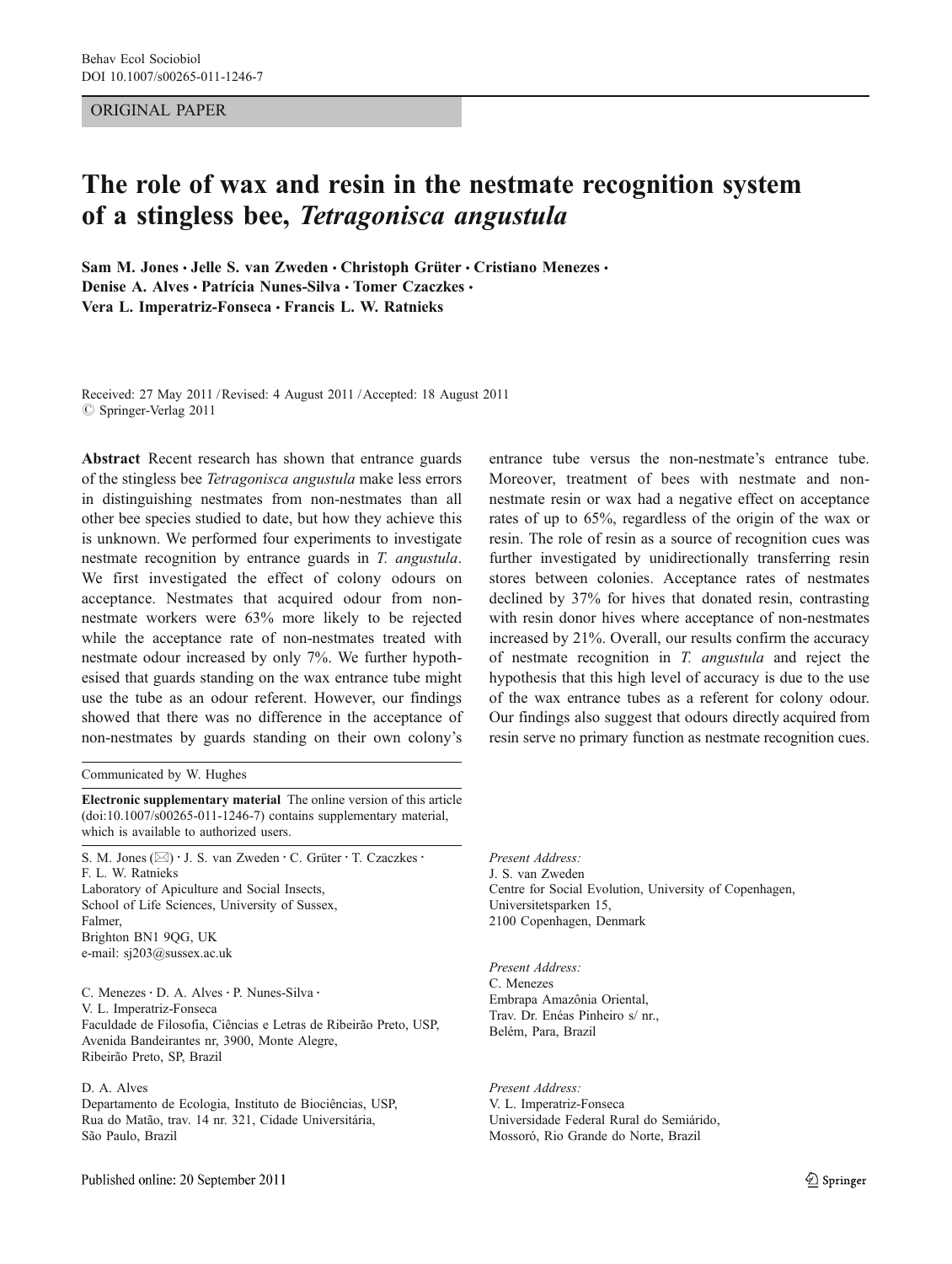The lack of consistency among colonies plus the complex results of the third and fourth experiments highlight the need for further research on the role of nest materials and cuticular profiles in understanding nestmate recognition in T. angustula.

Keywords Jataí . Meliponini . Stingless bees. Recognition template . Nestmate recognition

## Introduction

Recognition of self versus non-self is ubiquitous among organisms, operating at several different levels and involving a variety of mechanisms (e.g. Beale [1990](#page-9-0); Janeway and Medzhitov [2002;](#page-10-0) Nasrallah [2002;](#page-10-0) Glass and Kaneko [2003\)](#page-10-0). Eusocial insects demonstrate self versus non-self recognition predominantly at the colony level (but see Tibbetts [2002;](#page-10-0) d'Ettorre and Heinze [2005](#page-10-0)). In many species, the nest entrance is defended by guards who deter both allospecific and conspecific intruders (Butler and Free [1952](#page-9-0); Bell et al. [1974](#page-9-0); Wittmann et al. [1990](#page-11-0)). Conspecific recognition requires the matching of a set of cues carried on the cuticle of an encountered individual (the label) with a previously acquired representation of colony odour (the template) of an evaluating individual (van Zweden and d'Ettorre [2010\)](#page-10-0). Depending on the degree of similarity/dissimilarity, the encountered conspecific is accepted or rejected (Lacy and Sherman [1983](#page-10-0); Vander Meer et al. [1998](#page-11-0)). Ideally, nestmate recognition should categorise all incoming individuals without error (Sherman et al. [1997](#page-10-0)), but mistakes are made: nestmates may be rejected (rejection errors) or non-nestmates admitted (acceptance errors). Which of these two errors is minimised can vary adaptively via adjustment of the acceptance threshold. For example, increased rejection errors may be traded off for decreased acceptance errors when the frequency of intruders or the cost of admitting them is higher (Reeve [1989;](#page-10-0) Downs and Ratnieks [2000](#page-10-0); Couvillon et al. [2009](#page-10-0)).

In the honeybee, Apis mellifera, the number of entrance guards and the permissiveness of the acceptance threshold change adaptively, depending on nectar availability and robbing intensity (Downs and Ratnieks [2000;](#page-10-0) Couvillon et al. [2008\)](#page-10-0). Overall, the recognition error rates are surprisingly high, with means of approximately 23% (range 8– 48%) for rejection errors and 29% (range 21–62%) for conspecific acceptance errors (Breed [1983](#page-9-0); Downs and Ratnieks [1999](#page-10-0), [2000;](#page-10-0) Couvillon et al. [2007a](#page-10-0), [2008](#page-10-0), [2009,](#page-10-0) [2010\)](#page-10-0). This gives a total error of approximately 52%, almost exactly midway between the two extremes of perfect (0%) and zero information (100%) (Ratnieks [1991](#page-10-0)). This is in stark contrast to recent results for the Neotropical stingless bee, Tetragonisca angustula. Guards of T. angus-

tula made few errors in discriminating nestmate workers from non-nestmate conspecifics, accepting all nestmate workers (0% rejection errors) while rejecting 92% of conspecific non-nestmate workers, giving a total error of only 8% (Kärcher and Ratnieks [2009\)](#page-10-0). This is also considerably lower than the error rates reported for five other Neotropical stingless bees (Table [1](#page-2-0)).

This raises the question on what the underlying mechanisms are that allow T. angustula to have lower recognition error rates than honeybees or other stingless bees. One obvious difference between T. angustula and the six other bee species is that T. angustula is the only one that constructs a wax entrance tubes for its nest. Nests of Frieseomelitta varia have a round entrance hole surrounded by resin, nests of Trigona fulviventris have wide, sometimes tubular, resin openings, while those of the three *Melipona* species, Melipona quadrifasciata, Melipona rufiventris and Melipona scutellaris, all possess a small entrance hole surrounded by dry mud (Roubik [2006](#page-10-0); Couvillon et al. [2007b](#page-10-0); M.J. Couvillon, personal communication; S.M. Jones, personal observation). Wax is important in honey bee recognition, functioning as the primary source of colony odour cues and a wax entrance tube might provide guards with a more direct template with which to compare incoming bees (Breed et al. [2004](#page-9-0); Couvillon et al. [2007a](#page-10-0)). This might allow guards to update their template more frequently to allow peripheral sensory detection via desensitisation (c.f. Ozaki et al. [2005\)](#page-10-0) or to simply enable a direct comparison.

A further difference between T. angustula and A. mellifera is the former's greater use of plant resins. Leonhardt et al. [\(2009](#page-10-0)) recently demonstrated that terpenoid profiles, derived from resin, extracted from the cuticles of seven Paleotropical stingless bee species varied quantitatively between colonies of the same species, leading them to suggest that this may potentially serve some communicative function in these stingless bee species. This is entirely feasible given that conspecific recognition may rely on quantitative differences within the same set of compounds (vander Meer et al. [1989](#page-10-0); Espelie et al. [1990;](#page-10-0) Martin et al. [2008;](#page-10-0) van Zweden and d'Ettorre [2010](#page-10-0)). Nests of T. angustula contain substantial amounts of resin stored in numerous piles throughout the nest. Under a microscope (magnification  $\times$  240), resin can also be seen in a layer on the legs, head and thorax of foragers (J.S. van Zweden, unpublished data) and is also mixed with wax to form cerumen, which is used to construct the combs and surrounding involucrum (Nogueira-Neto [1997](#page-10-0); S.M. Jones, personal observation; Wille [1983](#page-11-0)). Thus, the ubiquitous presence of resin within the nest, either in its pure form as piles or as cerumen, should be sufficient for acquisition of a colony-encompassing odour profile. Indeed this would in many ways be analogous to the ubiquitous presence of wax in the combs of honeybees, although wax is secreted by the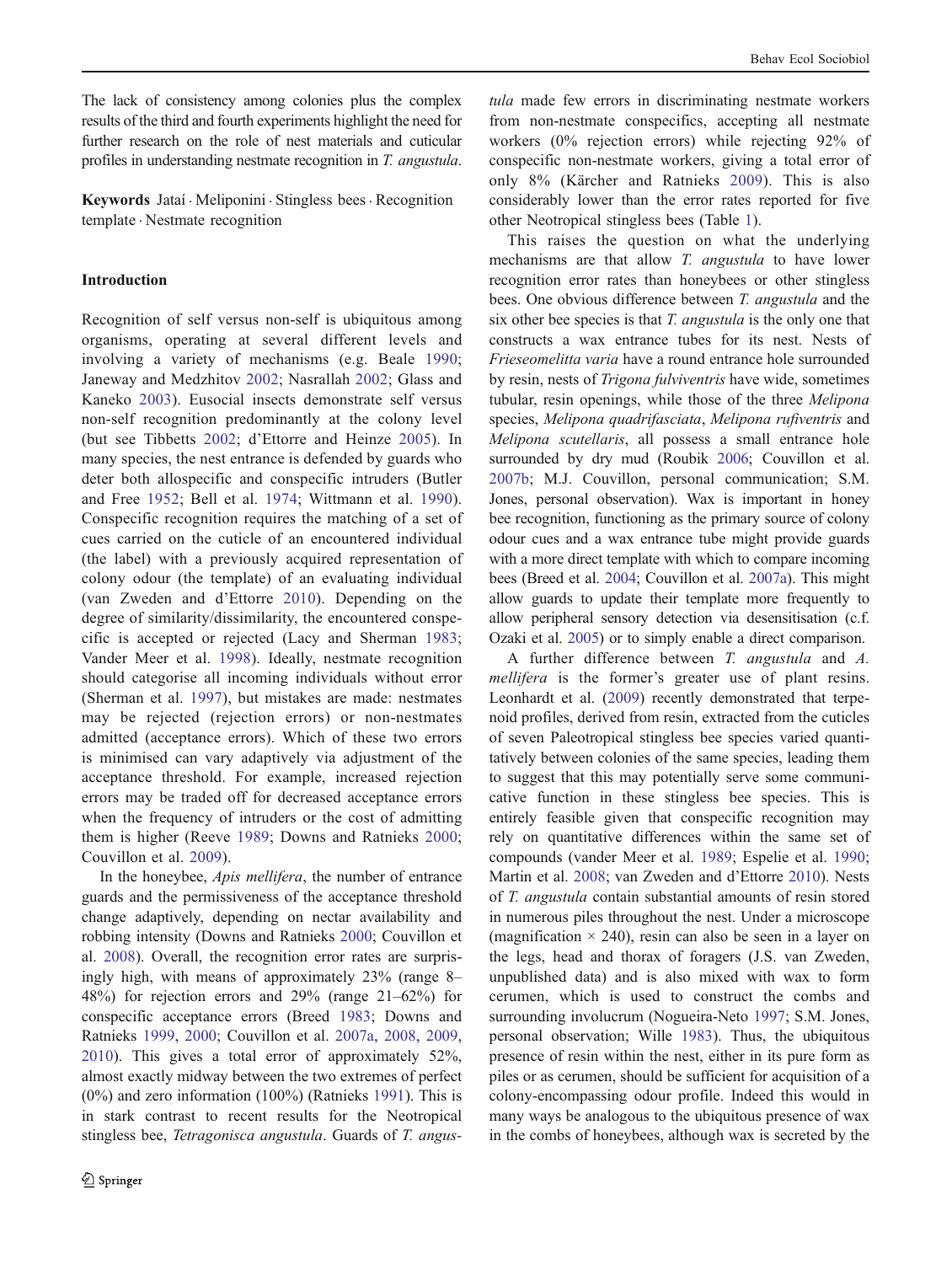<span id="page-2-0"></span>Table 1 Error rates for T. angustula and six other bee species

| Bee species             | Rejection<br>error rate $(\% )$ | Acceptance<br>error rate $(\% )$ | Total error<br>rate $(\% )$ | Reference(s)                |
|-------------------------|---------------------------------|----------------------------------|-----------------------------|-----------------------------|
| Apis mellifera          | 33                              | 31                               | 64                          | <b>Breed 1983</b>           |
|                         | 26                              | $18 - 30$                        | $44 - 56$                   | Couvillon et al. 2007a      |
|                         | $26 - 48$                       | $30 - 59$                        | $56 - 107$                  | Couvillon et al. 2008       |
|                         | $19 - 24$                       | $57 - 62$                        | $76 - 86$                   | Couvillon et al. 2009       |
|                         | 8                               | 30                               | 38                          | Couvillon et al. 2010       |
|                         | 18                              | 21                               | 39                          | Downs and Ratnieks 1999     |
|                         | 17                              | 22                               | 39                          | Downs and Ratnieks 2000     |
| Frieseomelitta varia    | 11                              | 27                               | 38                          | Couvillon and Ratnieks 2008 |
| Melipona quadrifasciata | $\theta$                        | 26                               | 26                          | Breed and Page 1991         |
| Melipona rufiventris    | $\theta$                        | 86                               | 86                          | Breed and Page 1991         |
| Melipona scutellaris    | $\theta$                        | 40                               | 40                          | Breed and Page 1991         |
| Tetragonisca angustula  | $\mathbf{0}$                    | 8                                | 8                           | Kärcher and Ratnieks 2009   |
| Trigona fulviventris    | 24                              | 24                               | 48                          | Buchwald and Breed 2005     |
|                         |                                 |                                  |                             |                             |

bees while resin is collected (Breed et al. [1995](#page-9-0); d'Ettorre et al. [2006\)](#page-10-0).

The aim of this study was to investigate conspecific recognition in T. angustula, with emphasis on the effects of odours derived from wax entrance tubes, plant resins and worker bees. This was achieved by investigating whether the acceptance of introduced nestmates and non-nestmates by guards standing on the entrance tube was influenced by: (1) the acquisition of cuticular odours derived from nestmates and non-nestmates onto the cuticle, (2) swapping wax entrance tubes between colonies, (3) the acquisition of resin and wax derived from nestmates and non-nestmates onto the cuticle and (4) the unidirectional swap of entire resin stores between hives.

## Methods

### Study site and organism

Data were collected in February 2009 (experiments 1 and 2) and 2010 (experiments 3 and 4) at Fazenda Aretuzina, São Simão, São Paulo State, Brazil. During both study periods, the weather was hot, with daytime high temperatures of ca. 24–32°C and periodic heavy rain. Data were only collected on non-rainy days during active foraging (between 9.00 and 17.00 hours).

T. angustula, local name Jataí, is unique among the stingless bees in possessing two types of guards: both hovering and standing (van Zweden et al. [2011\)](#page-10-0). Hovering guards flank the flight path leading to the nest and readily attack allospecific bees approaching the nest vicinity (Wittmann [1985;](#page-11-0) Grüter et al. [2011\)](#page-10-0), thus increasing the defensive perimeter of the nest (van Zweden et al. [2011](#page-10-0)). While hovering guards are efficient at detecting individuals visually dissimilar to themselves, it is the role of the standing guards, which stand around the opening on the tip of the entrance tube, to distinguish non-nestmate conspecifics from nestmates, which they do by contact chemoreception (Kärcher and Ratnieks [2009](#page-10-0)). The two types of guards complement one another and increase the defensive efficiency of the colony.

We studied five colonies of T. angustula in 2009 (experiments 1 and 2) and six in 2010 (experiments 3 and 4). Each colony was housed in a wooden hive box (ca. 50-cm high×  $20 \text{ cm} \times 30 \text{ cm}$ , with a circular entrance hole of 1.8 cm in diameter (for more details, see Nogueira-Neto [\(1997](#page-10-0))). Each colony had built a wax entrance tube from this hole. Entrance tubes were ca. 1–3 cm long and had a circular opening at the tip ca. 0.6 cm in diameter (see also figures in Wittmann [\(1985\)](#page-11-0); Couvillon et al. [2007b;](#page-10-0) for more detail, see Grüter et al. ([2011](#page-10-0))). The entrance tubes on the study colonies appeared identical to those of unmanaged colonies nesting in walls. Hives were raised ca. 1 m aboveground on hive stands or attached to the walls of buildings. The study colonies were queenright and thriving, with the hive nearly full of combs, covered by involucrum and numerous honey pots with a population of many thousands of workers. Mature colonies of T. angustula in Costa Rica were estimated to have approximately 10,000 workers (van Veen and Sommeijer [2000\)](#page-10-0).

Introduction of worker bees to guards and their acceptance or rejection

The acceptance or rejection of conspecific workers by guards standing on the entrance tube was determined using a standard bioassay (Downs and Ratnieks [2000](#page-10-0)) developed for studying honey bees, A. mellifera, and modified for use with T. angustula (Kärcher and Ratnieks [2009](#page-10-0)). Returning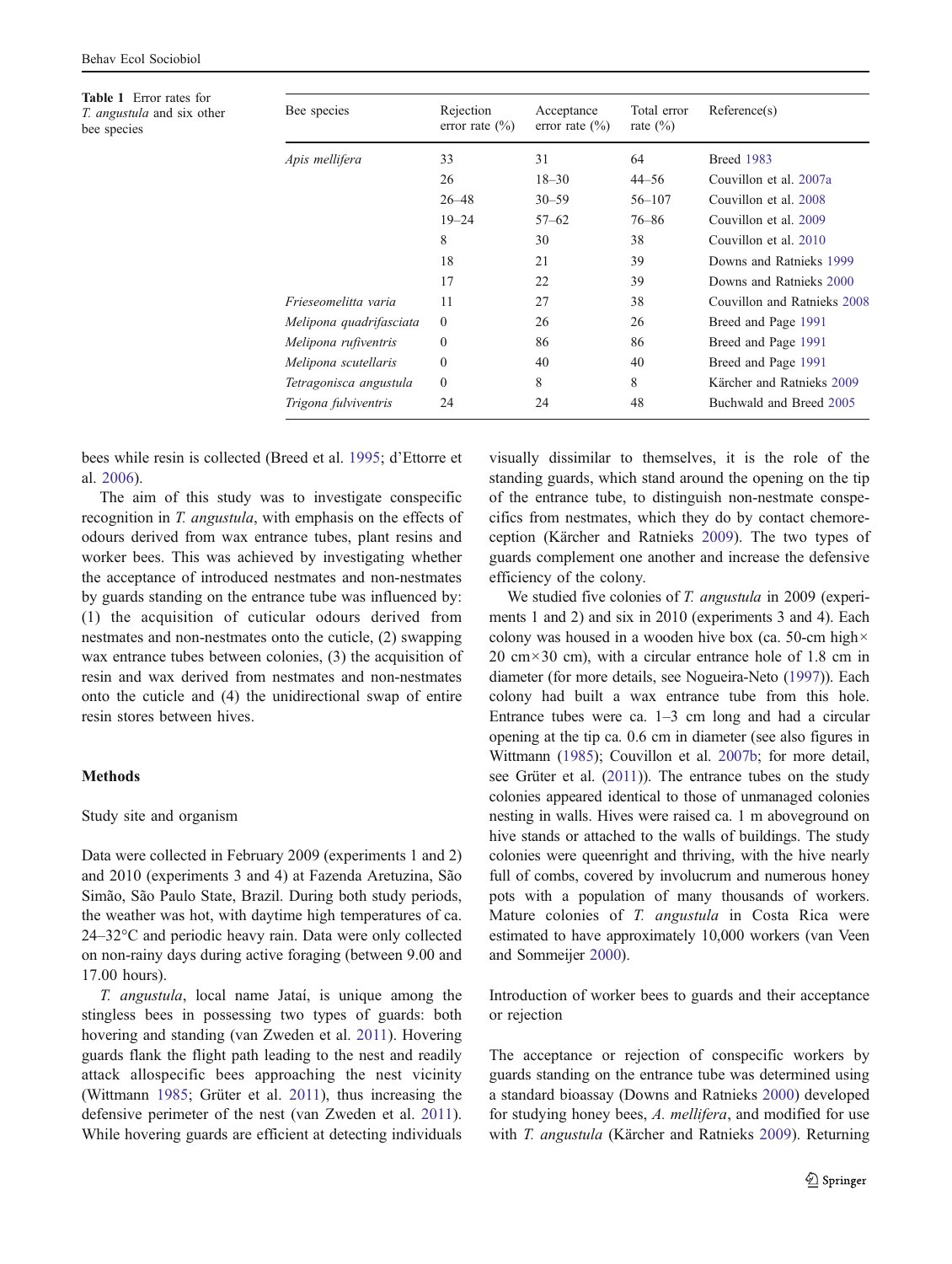foragers were collected at the hive entrance, placed in a tube and immediately chilled in an ice chest for 10–20 min, then removed one at a time and allowed to warm to ambient temperature. Once warmed, these workers walked actively but were less likely to fly than previously unchilled workers. A worker was taken from the ice chest and, once warmed up, allowed to grasp a clean wooden toothpick and walk onto the outer surface of the tip of the entrance tube of a discriminator hive. On contact with the guards standing on the entrance tube behaviour was observed for up to 2 min. The introduced worker was considered "rejected" if it was bitten and tugged for the duration of the observation period or fell off the tube while grappling with a guard (Kärcher and Ratnieks [2009](#page-10-0)). The worker was considered "accepted" if she was subjected only to licking and antennal contact or bitten and tugged for a few seconds and then left alone. Each time four bees were introduced in a row to a particular discriminator hive pseudorandomly with approximately 5 min between each introduction. Once the four bees had been introduced, the same protocol was repeated at the next discriminator hive, ensuring that a minimum of 45 min had passed before returning to a particular discriminator hive. The observer was unaware of the treatment group of the introduced workers. The number of standing guards present on the entrance tube was recorded before introductions commenced (mean ±  $SD=15.43\pm4.38$ ).

Experiment 1: the effect of bee-derived odours on acceptance rates of worker bees

The aim of this experiment was to determine how the transfer of nestmate and non-nestmate odours onto worker bees affected the acceptance of both nestmates and non-nestmates.

Four hives (A–D) were used both as discriminator and donor colonies. These were grouped into two pairs (A and B, C and D) to serve as donors and discriminators to each other (Fig. [1a\)](#page-4-0). A fifth hive (E) was used as an additional source of non-nestmates. Worker bees  $(n=20\pm3)$  were collected at hive entrances and placed in a 6-ml clear plastic vial for 60 min to transfer odours to the vial at two vials per hive per study day. The bees were then released. Odours deposited on the inside of the tubes by these bees were then indirectly transferred to returning foragers by placing 12 individuals into a prepared vial for 15 min. Each vial was used only once. Fresh vials were prepared on each study day and used within 4 h.

The acceptance rate of the following seven treatments of workers were compared (Fig. [1a\)](#page-4-0): (1) nestmates, untreated; (2) nestmates, treated with nestmate odour using the vial; (3) nestmates, treated with non-nestmate odour from the paired hive using the vial; (4) non-nestmates from the

paired hive, untreated; (5) non-nestmates from hive E, untreated; (6) non-nestmates, treated with non-nestmate odour from the paired hive; and (7) non-nestmates, treated with nestmate odour.

Combined sample sizes for each of the seven treatments ranged between 99 and 111, with similar numbers introduced to each of the four discriminator hives.

Experiment 2: is the wax entrance tube used as a referent?

The aim of this experiment was to determine whether T. angustula guards use the wax entrance tube as a template or referent for colony odour. To achieve this, we swapped entrance tubes between paired colonies using the same pairings as in experiment 1. The entrance tube was gently cut away from the hive entrance hole using a penknife. By using the natural stickiness of the wax, the entrance tube could be attached to the end of a 1.5-cm-long plastic tube that exactly fitted into the hive entrance hole. The plastic tube was then placed into the hive's entrance hole and the colony was given 1–3 days for the entrance tube to attach firmly to the plastic tube using additional wax. Entrance tubes could then be swapped between hives in minutes, without physical damage and with minimal disturbance. Following tube swapping, guards appeared to behave normally on the new entrance tube.

The experimental design was the same as that used for experiment 1, with the exception that acceptance rates were determined only for the following treatments: (1) nestmates, (2) paired hive non-nestmates and (3) hive E nonnestmates. These were compared before and 1, 5 and 24 h after the swap (Fig. [1a\)](#page-4-0).

Combined sample sizes ranged between 101 and 120 introduced bees for each of the three treatments both before and after the tube swap. Similar numbers were introduced to each of the four discriminator hives for each treatment.

Experiment 3: transfer of wax and resin odours to workers

The aim of this experiment was to determine if resin- or wax-derived recognition cues were utilised by T. angustula for the purpose of nestmate recognition. Six hives (F–K) were used: three discriminator colonies and three donor colonies for wax, resin and non-nestmates (Fig. [1b](#page-4-0)). Each discriminator colony thus received workers from all of the donor colonies in addition to their own nestmates. This change to the design from that used in experiments 1 and 2 diminishes any possible colony-specific effects as these can be dealt with statistically. Each discriminator hive received bees from its own hive and each of the three donor hives (i.e. a full factorial design) were treated as follows: (1) nestmates untreated, (2) nestmates treated with nestmate resin/wax, (3) nestmates treated with non-nestmate resin/wax, (4) non-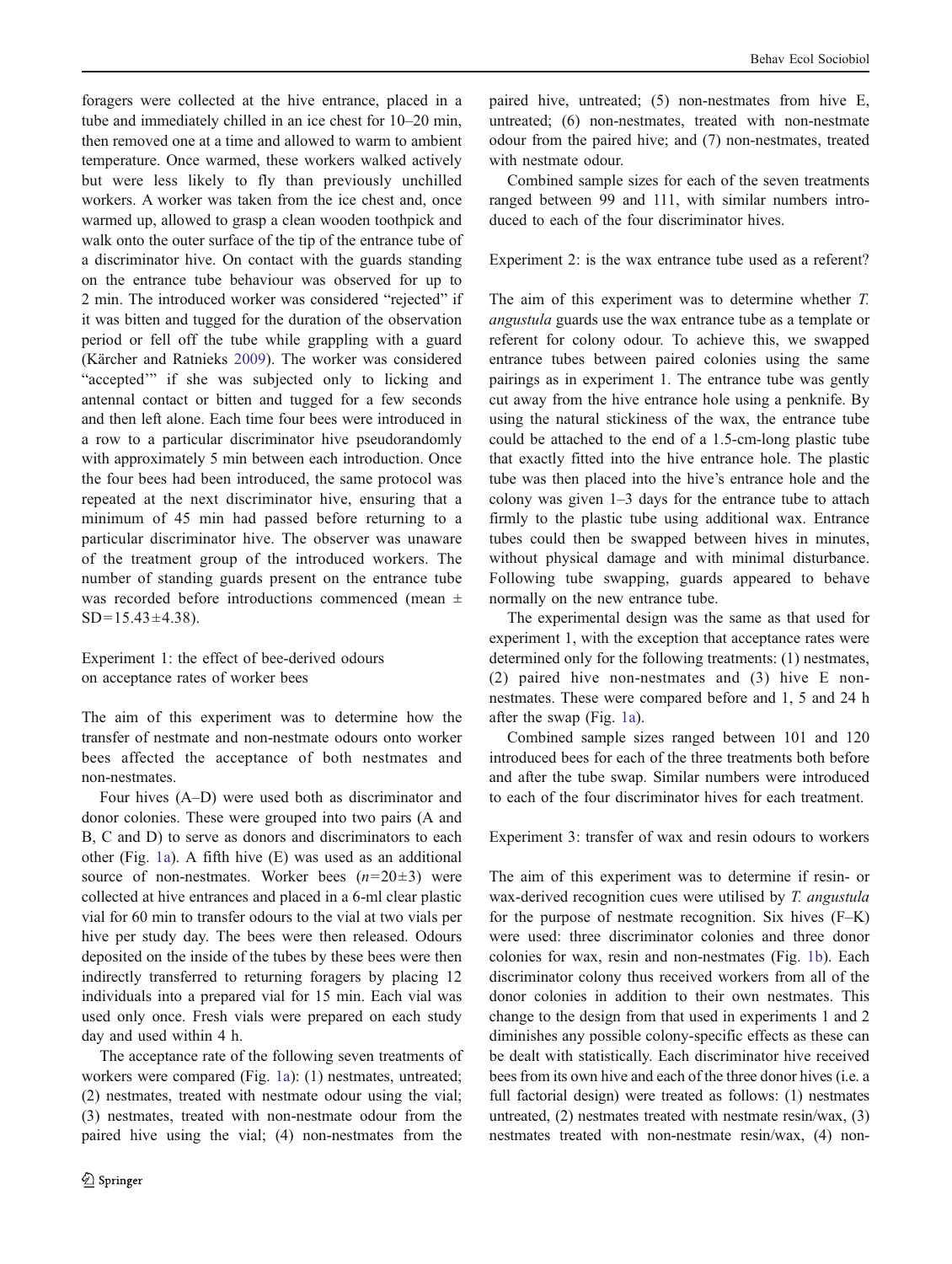<span id="page-4-0"></span>Fig. 1 a Experimental design of experiments 1 and 2. Treated and untreated worker bees were introduced to the entrance tubes of each discriminator hive. There were two pairs of discriminator hives (one black and one white). Hive E served as an additional source of non-nestmates, common to all four colonies. In the boxes on the arrow, unbracketed capital letters refer to the colony the introduced bee is from and the bracketed letters refer to the colony that the odour treatment, if any, originates from. b Experimental design of experiment 3. Treated and untreated worker bees were introduced to the three discriminator hives,  $I, J$ and  $K$ , from the donor hives,  $F$ ,  $G$  and  $H$ . c Experimental design of experiment 4. Untreated worker bees were introduced to the entrance tubes of six discriminator hives F–K. Hives F–H acted as "resin donors" and hives *I–K* as "resin recipients". Resin was swapped unidirectionally from the donor hives to the recipient hives. Worker bees were subsequently introduced to all hives 24 h afterwards for a period of 7 days

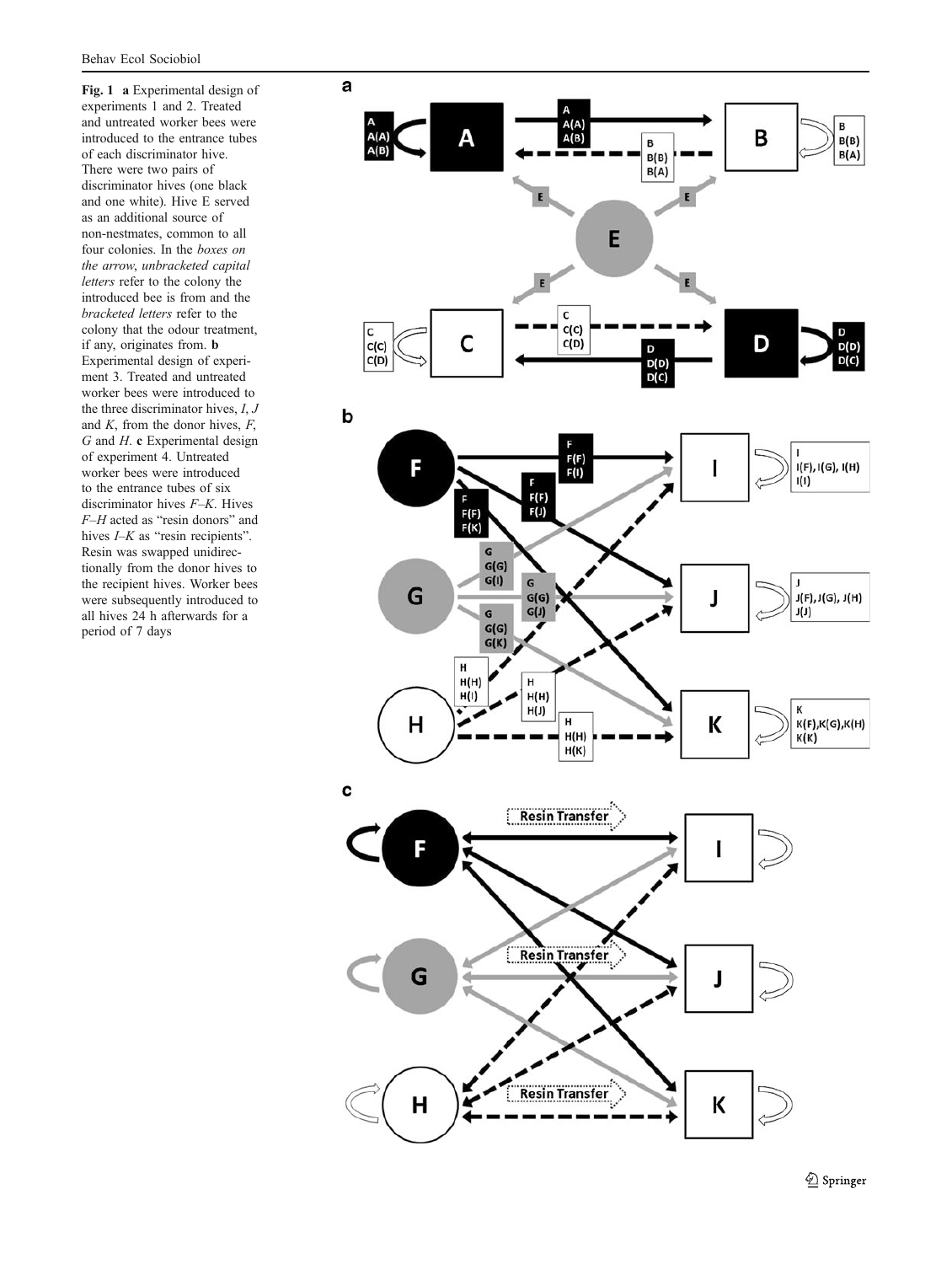nestmates untreated, (5) Non-nestmates treated with nestmate resin/wax and (6) non-nestmates treated with non-nestmate resin/wax. Combined sample sizes per treatment ranged between 35 and 102 introduced bees with similar numbers introduced to the three discriminator hives.

Resin was collected from resin piles within each colony and white wax was collected from newly constructed entrance tubes. We are confident that the resin we collected from the piles contained little or no wax because its dark colour and viscous consistency was identical to the resin carried in the corbiculae of returning foragers. Moreover, Gastauer et al. [\(2011](#page-10-0)) observed no mixing of wax or other substances with the resin collected by worker bees of seven Neotropical stingless bee species, including T. angustula. Each 4-ml glass vial was treated with 0.5 ml of hexane containing 2.5 mg of either wax or resin. Evaporation left a thin, barely visible coating within each vial. Up to four workers were transferred to a treated vial and left for at least 15 min to allow indirect transfer. The bees were then chilled and introduced individually to the entrance tube of a discriminator colony as in experiment 1. Each vial was used up to three times to treat a maximum of ten bees.

## Experiment 4: one-way transfer of resin between hives

The aim of this experiment was to investigate the effect on the nestmate recognition label and/or template of unidirectional transfer of resin between T. angustula hives. Hive inspections showed that all the T. angustula nests had resin piles of varying sizes, all dark brown in colour, which were distributed throughout the nest. The mean weight of the entire resin reserves for the six colonies was 7.79±2.01 g  $(mean \pm 1 \text{ s.e., range} = 2.04 - 16.05 \text{ g}).$ 

Entire resin stores were removed from a donor hive, weighed and distributed as new piles within a receiving hive that had been cleared of existing resin piles the day before. Six colonies were used (F–K), paired up as three groups containing a 'resin donor' and 'resin acceptor' (F and I, G and J, H and K; Fig. [1c\)](#page-4-0). Bees were introduced to all hives prior to and following the swap. Each donor hive received nestmates and non-nestmates from each of the three resin acceptor hives and vice versa for the receiving hives. Depending on the treatment, combined sample sizes ranged between 17 and 126 introduced bees. Introductions were undertaken at four different time periods: between 12 and 96 h before the resin transfer (control) and then at 12, 60 and 84 h after.

## Statistical analyses

For data analysis, we used generalised linear mixed-effect models (GLMM) with binomial errors in R 2.9 (R Develop-

ment Core Team [2009](#page-10-0)). We fitted the models using the lmer function (Bates [2007\)](#page-9-0). Colony was included as a random effect throughout to control for the non-independence of data points from the same colony (Bolker et al. [2009](#page-9-0); Zuur et al. [2009\)](#page-11-0). For model selection, we used the protocol proposed by Zuur et al. [\(2009\)](#page-11-0). We first explored the optimal structure of the random components by comparing random intercept models with random intercept and slope models. Then, we explored the optimal fixed component structure. Wald tests were used to determine the significance of the fixed effects (Bolker et al. 2009).

For all cases, the dependent variable was the response of the guards (accept or reject). The random variable was "discriminator colony" in all experiments. Fixed variables were "treatment" in experiment 1, "time (time following entrance tube swap)" in experiment 2, "treatment" and "origin" of bee (nestmate or non-nestmate) for experiment 3 and "treatment", "time" (before or after swap) and "origin" of bee for experiment 4.

## **Results**

Experiment 1: the effect of odour transfer on acceptance rates of worker bees

Guards standing on the entrance tubes made few recognition errors with untreated introduced bees, accepting significantly more nestmates than non-nestmates as expected (Fig. [2;](#page-6-0) 94.6% vs. 4.5%, GLMM, Wald's  $z=-14.15$ ,  $p=<0.001$ ). The strongest effect of odour treatment came from treating nestmates with non-nestmate odour, which resulted in an acceptance 54.3% lower than for nestmates treated with nestmate odour (31.3% vs. 85.6%,  $z=-7.41$ ,  $p=<0.001$ ). Conversely, the acceptance rate of non-nestmates was not significantly affected by treatment; only 6.8% more nonnestmates were accepted when treated with nestmate odour than when treated with non-nestmate odour (9.6% vs. 2.8%,  $z=1.92$ ,  $p=0.054$ ). A small but significant effect of the vial treatment itself could be seen on acceptance rates of bees treated with nestmate odour (94.6% vs. 85.6%,  $z=-2.03$ ,  $p=0.04$ ).

Experiment 2: is the wax entrance tube used as a referent?

Swapping entrance tubes did not affect the acceptance of either nestmates or non-nestmates (Fig. [2\)](#page-6-0). There was no significant difference between the acceptance rates of nestmates for the four different time periods individually (0 h vs. 1 h:  $z=-0.46$ ,  $p=0.65$ ; 0 h vs. 5 h:  $z=-1.83$ ,  $p=0.067$ ; 0 h vs. 24 h:  $z=0.14$ ,  $p=0.91$ ) and combined (0 h vs. 1/5/24 h: 94.6% vs. 90.8%, z=−1.05, p=0.29). Similarly, there was no significant difference among the acceptance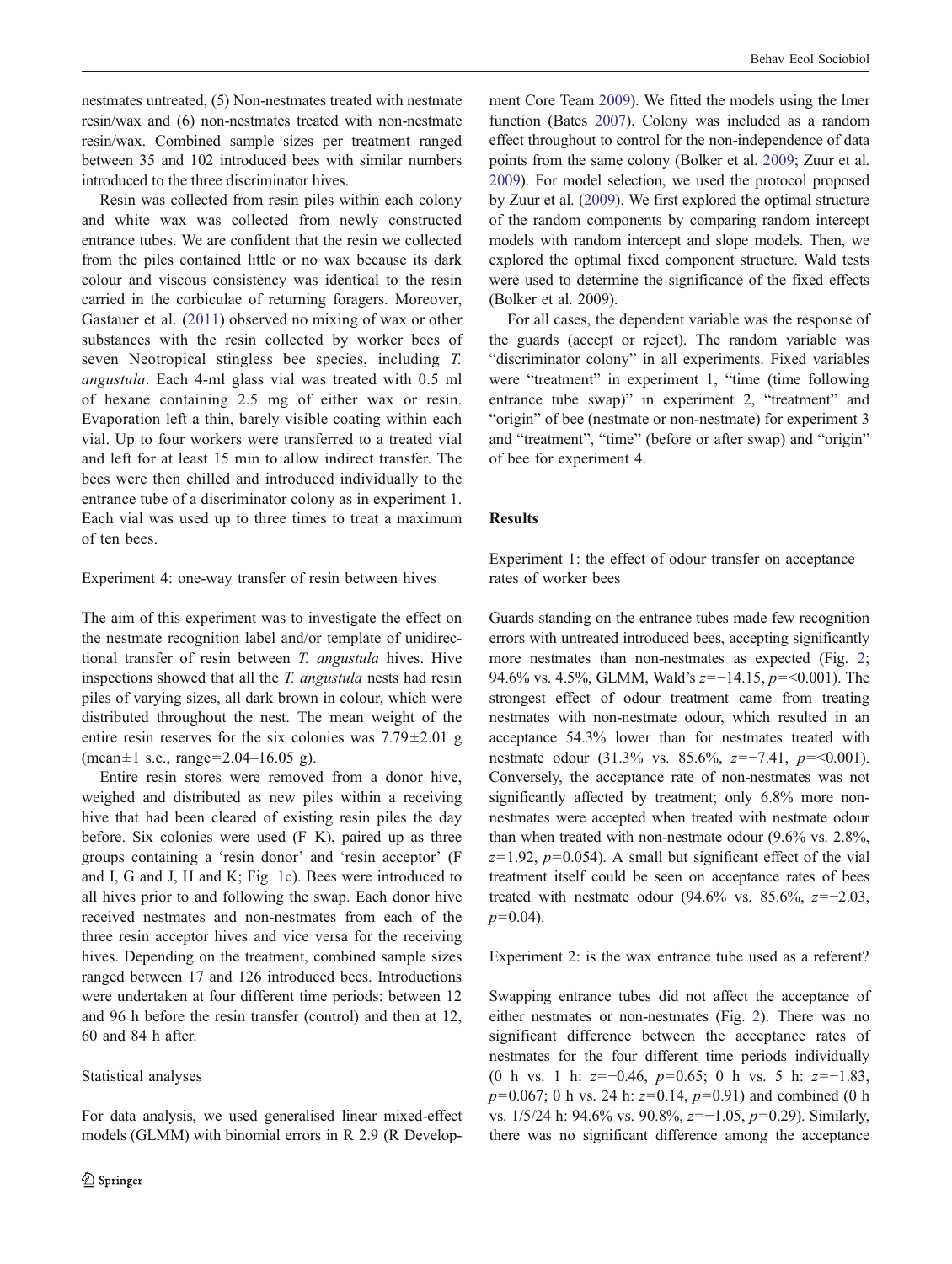<span id="page-6-0"></span>

Fig. 2 Acceptance rates of introduced bees in experiments 1, 2 and 3. a Experiment 1: Treated and untreated worker bees were introduced to four discriminator hives, A, B, C and D. Non-nestmates introduced to discriminator hives originated from the paired hive and a fifth colony, colony E (untreated only), which served as a control. b Experiment 2: Nestmate workers and non-nestmate workers originating from both the paired hive and hive E (control) were introduced to four

rates of paired hive non-nestmates for the different time periods, both individually (0 h vs. 1 h:  $z=0.79$ ,  $p=0.43$ ; 0 h vs. 5 h:  $z=0.79$ ,  $p=0.43$ ; 0 h vs. 24 h:  $z=1.32$ ,  $p=0.19$ ) and combined (0 h vs. 1/5/24 h: 4.5% vs. 8.3%, z=1.27, discriminator hives, both before and after swapping the wax entrance tubes. c Experiment 3: Nestmates and non-nestmate workers, either untreated or treated, were introduced to three discriminator hives. Treated bees bore wax- or resin-derived odours from either their own hive or a foreign hive. Different letters denote significant differences. Exact percentage acceptance rates and sample sizes are given above the bars

 $p=0.21$ ). As expected, there was also no change in the acceptance of non-nestmates from hive E post-swap (0 h vs. 1/5/24 h: 10.9% vs. 9.2%,  $z=1.26$ ,  $p=0.21$ ). In addition, there is no indication that tube swapping affected the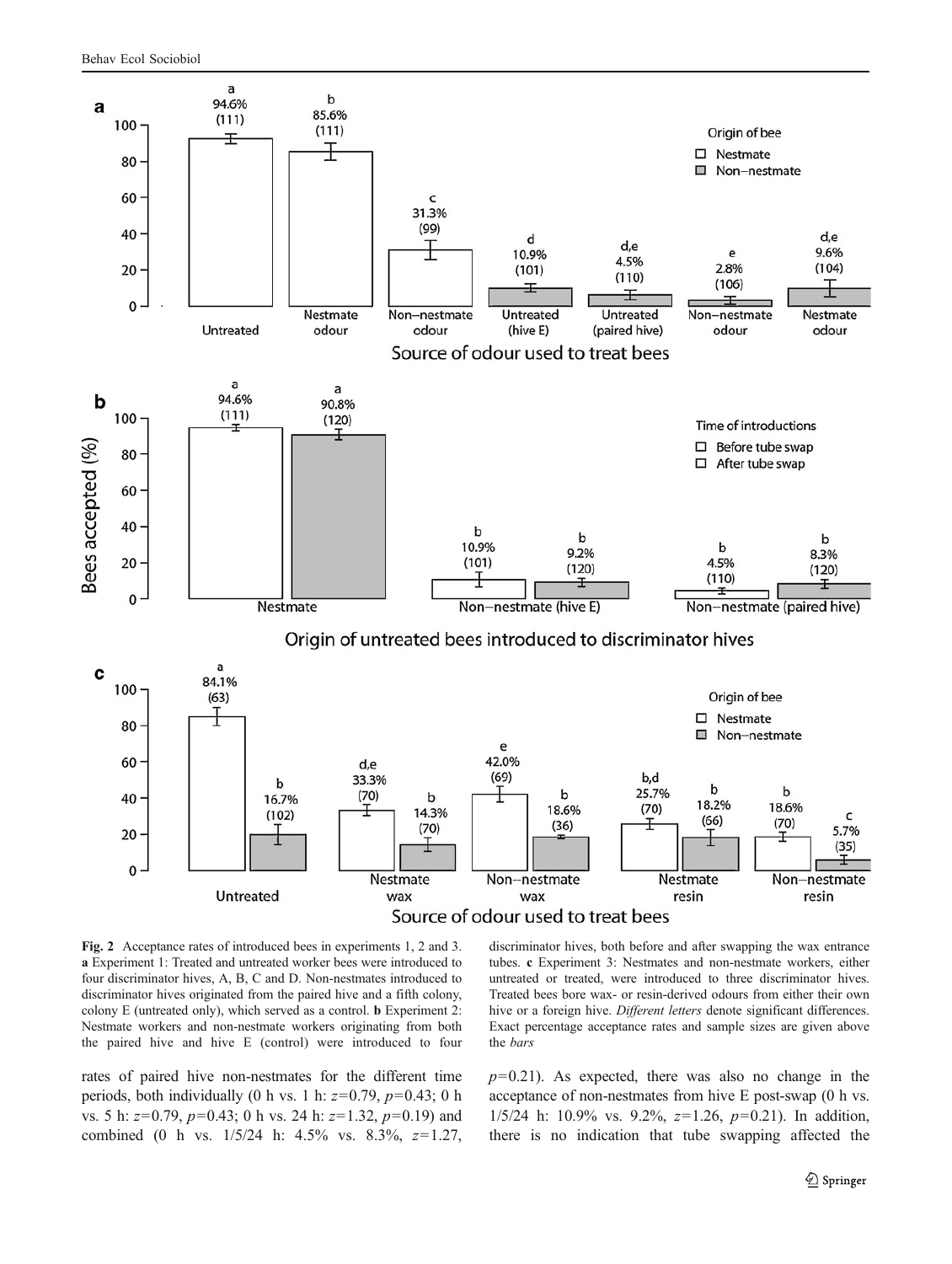acceptance of non-nestmates from the paired colony any differently than non-nestmates from the control, hive E, with no significant interaction between treatment and tube swapping (pre-swap vs. post-swap;  $z=1.27$ ,  $p=0.21$ ).

Experiment 3: transfer of wax and resin odours to workers

Treatment of nestmate bees with either wax or resin lowered their acceptance rates significantly to that of non-nestmates, irrespective of whether the wax/resin originated from a nestmate or non-nestmate hive (Fig. [2](#page-6-0); 84.1% vs. 33.3%,  $z=4.78$ ,  $p=<0.001$ ;  $84.1\%$  vs.  $42.0\%$ ,  $z=4.71$ ,  $p=<0.001$ ; 84.1% vs. 25.7%,  $z=5.27$ ,  $p=<0.001$ ; 84.1% vs. 18.6%,  $z=6.81$ ,  $p=<0.001$ ). Acceptance of non-nestmates remained low regardless of treatment  $(16.7\%$  vs.  $14.3\%$ ,  $z=0.41$ ,  $p=0.67$ ; 16.7% vs. 18.6%,  $z=-0.33$ ,  $p=0.73$ ; 16.7% vs. 18.2%, z=−0.26, p=0.79; 16.7% vs. 5.7%, z=2.05,  $p=0.040$ ). Interestingly, there were no pronounced differences between resin and wax sourced from nestmate and nonnestmate hives. The acceptance rates of nestmates treated with nestmate or non-nestmate wax did not differ significantly (33.3% vs. 42.0%,  $z=-0.86$ ,  $p=0.39$ ), reflecting what we found for non-nestmates with the same treatments (14.3% vs. 18.6%,  $z=-0.68$ ,  $p=0.49$ ). Similarly, the acceptance rates of nestmates treated with nestmate or non-nestmate resin did not differ significantly  $(18.6\% \text{ vs. } 25.7\%, z=0.84, p=0.39)$ . However, non-nestmates treated with non-nestmate resin were rejected to a greater extent than nestmates treated with non-nestmate resin (5.7% vs. 18.2%,  $z=2.14$ ,  $p=0.03$ ).

## Experiment 4: one-way transfer of resin between hives

After the unidirectional transfer of resin, the acceptance rate of nestmates dropped by 37.5% for resin donor hives (from 81.9% to 44.4%,  $z=-3.51$ ,  $p=<0.001$ ; Fig. [3\)](#page-8-0), while only a decline of 4.5% was seen for resin recipient hives (from 82.3% to 77.8%, z=−0.36, p=0.71). Conversely, for nonnestmates, a non-significant increase of 1.6% in acceptance rates was seen in donor hives (from 14.3% to 15.9%,  $z=0.35$ ,  $p=0.72$ ), while a significant rise of 21.6% was observed for recipient hives (from  $6.2\%$  to  $27.8\%$ ,  $z=2.75$ ,  $p=0.005$ ). This effect was independent of the resin source, that is, acceptance rates did not differ between non-nestmates from the paired hive and non-nestmates from other hives  $(z=-1.03, p=0.30)$ . The overall trends were somewhat inconsistent amongst the hives with notable variation apparent (see "Electronic supplementary material").

## Discussion

The results of the first experiment involving transferral of bee-derived odours confirm the exceptional recognition

abilities of T. *angustula* compared to other studied species, with combined recognition errors of 10%. Acceptance rates of nestmates treated with non-nestmate odour were greatly and significantly reduced, while the small positive effect on acceptance from treating non-nestmates with nestmate odour was non-significant. Together with recent studies on the honeybee (Ratnieks et al. [2011](#page-10-0)), the stingless bee F. varia (Couvillon and Ratnieks [2008](#page-9-0)) and Camponotus ants (Guerrieri et al. [2009\)](#page-10-0), these results support the idea that the odour space of a particular colony odour utilised in nestmate recognition is complex and multidimensional. In particular, a multidimensional odour space helps explain why it is far easier for a nestmate odour to diverge from the colony odour rather than a non-nestmate odour to converge on the colony odour of the guards (Ratnieks et al. [2011](#page-10-0)). In this framework, the average chemical distance that an individual is moved following odour transfer is enough to make a nestmate unacceptable but not enough to make a non-nestmate acceptable even though both changes are equal in chemical distance. Nestmate odours are chemically similar and therefore fall within the overall colony odour profile. Any deviation therefore is easily recognised; however, non-nestmate odours are sufficiently distant in chemical space that the same deviation, even towards the nestmate odour profile, is not enough to fall within the colony odour profile (for a visual representation, see Fig. 3 in Ratnieks et al. [2011\)](#page-10-0).

Swapping of entrance tubes had no effect on acceptance and allows us to reject the hypothesis that accurate nestmate recognition in T. angustula is due to the wax entrance tube serving as a convenient or immediate template for colony odour. Our data show a small but non-significant 3% increase in the acceptance rates of non-nestmates introduced after tube swapping, which is only 1/30th of the 90% difference seen between the acceptance of untreated nestmates (94.6%) and untreated non-nestmates (4.5%) observed in our first experiment. Our results also show no significant change in acceptance rates with time, from 1 to 24 h post-tube swap. We would expect to see an effect in this time frame as swapping of wax combs in honeybees leads to a change in behaviour within hours (Couvillon et al. [2007a](#page-10-0)).

While the first two experiments both provided very clear findings, the results of the subsequent two were less clear. Following treatment of worker bees with wax and resin odours, we found no difference between acceptance rates of bees treated with nestmate wax or resin versus nonnestmate wax or resin. If wax or resin serves as a source of colony odour, we would have expected to see a disparity between nestmates treated with their own wax or resin versus non-nestmate wax or resin, as seen in the first experiment where the odours in the vial were derived from live bees. Acceptance rates of nestmates dramatically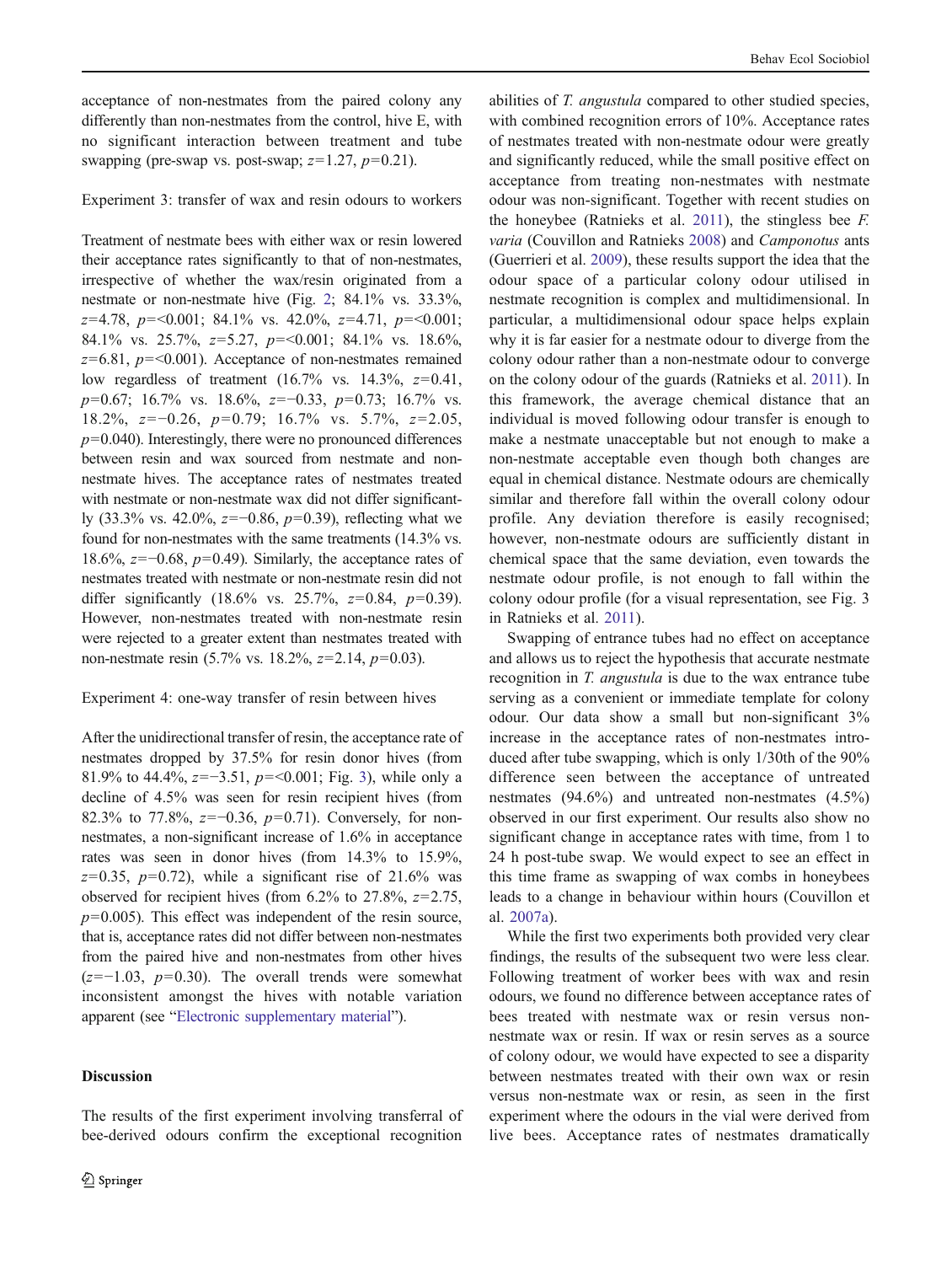<span id="page-8-0"></span>Fig. 3 Experiment 4: Nestmate and non-nestmate workers were introduced to six discriminator hives, both before and after a unidirectional resin transfer. Three discriminator hives were resin donors and three were resin recipients, forming three pairs. Exact percentage acceptance rates and sample sizes are given above the bars. Statistically significant differences are indicated  $(*p<0.01,$ \*\*\* $p < 0.001$ )



Category of hive and source of introduced bees

dropped instead (by 50.8% and 42.1% for wax and by 58.4% and 65.5% for resin) regardless of whether the wax or resin originated from a nestmate or a non-nestmate hive, respectively.

Transfer of resin stores between hives was our second approach to investigate the possible role of resin in nestmate recognition. In hives that had donated resin, acceptance rates of non-nestmates remained the same following resin transfer while acceptance rates of nestmates declined by over 37% (Fig. 3). Conversely, hives that had received resin accepted a significantly greater number of non-nestmates (an increase of 21%), while the acceptance rate of nestmates remained the same. We had expected to see a trade-off in which an increase in acceptance errors and a simultaneous decrease in rejection errors both occurred (Reeve [1989](#page-10-0); Couvillon et al. [2009](#page-10-0)), and vice versa, but this negative correlation was not observed. If the template of the guards had been updated following the introduction of resin, then we would have expected to see a rise in the acceptance rate of non-nestmates from the partnered donor hive (c.f. Couvillon et al. [2007a\)](#page-10-0). Although this effect is apparent, the acceptance rate of non-nestmates from nonpartnered hives also increases to the same degree. At face value, it appears that guards were unable to distinguish between non-nestmates introduced from their partnered hive versus other non-nestmate hives. However, the interpretation of these trends is complicated by the fact that there was great variation in acceptance rates between the six discriminator hives (see "Electronic supplementary material"). For example, acceptance rates of nestmates by resin donor hives varied from 0% to 89% following the resin transfer. This marked variation suggests that something else may be occurring which our experiment was unable to reveal and therefore warrants further investigation.

The behaviour shown by the guards of resin donor hives is also puzzling. The post-transfer decline in acceptance of nestmates may be a response to the loss of the colony's entire resin store, but if this were the case we would predict a simultaneous increase in rejection rates of non-nestmates, which was not seen. The high variation in acceptance rates evident within both the donor and recipient colonies is perhaps indicative of guard confusion. Indeed this was conspicuous with guards exhibiting frequent and intense antennation with greater periods of time preceding rejection (S.M. Jones, personal observation). This lack of consistency in changes in acceptance rates among the discriminator colonies was also apparent in the wax and resin odour transfer experiment and is notably different from the consistent changes seen in the first two experiments. Our findings appear to show that T. angustula do not use pure resin as a source of cues for nestmate recognition. Several studies have failed to identify the presence of terpenoids on the wings of various Neotropical stingless bees (Abdalla et al. [2003](#page-9-0); Jungnickel et al. [2004;](#page-10-0) Kerr et al. [2004;](#page-10-0) Nunes et al. [2008](#page-10-0)). To our knowledge, no study has yet analysed the cuticular chemical profiles of T. angustula but it would be surprising if terpenoids were absent when we know that resin, which is a rich source of terpenoids (Velikova et al. [2000;](#page-11-0) Sawaya et al. [2006](#page-10-0)), is found on the thorax of many foragers (J.S. van Zweden, unpublished data) and is universally present within the hive both in resin piles or mixed with wax as cerumen (S.M. Jones, personal observation; Michener [1974\)](#page-10-0).

It is possible that the inconsistent results seen for the resin transfer experiment may have arisen because the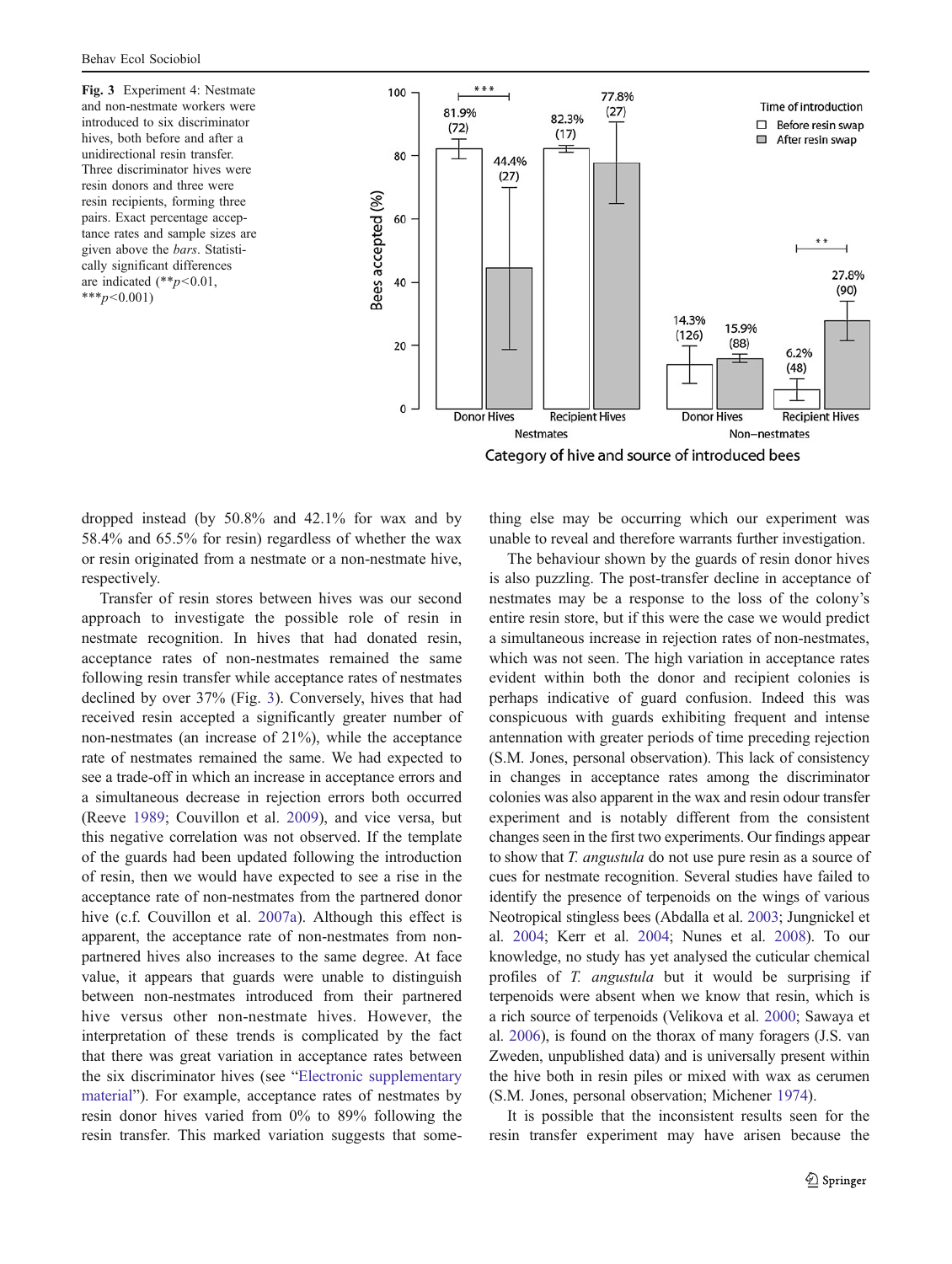<span id="page-9-0"></span>terpenoid composition of the pure resin we collected from the resin piles does not reflect the terpenoid profile present on the cuticles of the bees. Leonhardt et al. ([2011](#page-10-0)) showed that terpenoids present on the cuticles of six different Paleotropical stingless bees differed from those found on nest material. Leonhardt et al. [\(2011\)](#page-10-0) were also able to show that, from a total of 1,117 terpenoids available in stored resin, only 10% (105) were actually present on the cuticle of the Paleotropical stingless bee, Tetragonilla collina. To explain this, Leonhardt et al. ([2011](#page-10-0)) proposed a hypothesis whereby stingless bees are able to perform some form of post-collection manipulation of resin terpenoids to ensure odour constancy. Resin stored by colonies of T. angustula from across Brazil was found to have a remarkably consistent composition, regardless of location (Sawaya et al. [2006\)](#page-10-0). Therefore, for terpenoids to function as cues for nestmate recognition, quantitative differences between a discrete set of these compounds must be apparent among colonies and this would have to be achieved by some form of post-collection manipulation. Confirmation of whether terpenoids can be manipulated in this manner or indeed function as suitable recognition cues will require further behavioural and analytical study. A more parsimonious explanation may be that resin simply does not function as a primary source of recognition cues in T. angustula. An inherent problem with using collected materials, such as resin or food, as odour cues is the likelihood that the availability of the sources will change with time (Downs et al. [2000,](#page-10-0) [2001](#page-10-0)). Once a bee collects new material which is not consistent with its colony odour, there is a strong possibility that it will be rejected. For example, floral odours, most of which are terpenoids, were found to have no function in honey bee nestmate recognition (Downs et al. [2000](#page-10-0)).

Overall, our results confirm the accuracy of the nestmate recognition system in T. angustula. When results of the controls from the first three experiments were combined, a typical average of 10% was observed for both acceptance and rejection errors, giving a total error rate of 20%. Despite the variation that exists between colonies and studies, the error rate remains considerably lower than those reported for honey bees (Downs and Ratnieks [1999,](#page-10-0) [2000](#page-10-0); Couvillon et al. [2007a,](#page-10-0) [2008,](#page-10-0) [2009,](#page-10-0) [2010](#page-10-0)) and lower than all stingless bee species studied to date (Breed and Page 1991; Buchwald and Breed 2005; Couvillon and Ratnieks 2008). Although our results do not show how T. angustula achieves this accuracy, we have ruled out one strong contender: the wax entrance tubes of T. angustula nests appear to play no role in nestmate recognition. Our results from the resin odour treatment and resin transfer experiments suggest that odours acquired directly from resin also serve no function as nestmate recognition cues, although the observed shifts in the acceptance threshold seen for the

resin transfer suggest a possible secondary role. However, the variation and inconsistency of our results in the last two experiments together highlight the need for future chemical analysis of resin stores, cerumen and the cuticular profiles of worker bees. Indeed the results of a recent study by Nunes et al. ([2011](#page-10-0)) suggest that cerumen may be a source of recognition cues, used by colony members of the stingless bee F. varia. It also remains to be seen whether this proficient recognition system has evolved as a result of low genetic variability or high parasite pressure.

Acknowledgements We thank Dr. Paulo Noguiera-Neto for his hospitality at Fazenda Aretuzina and giving us permission to manipulate and study his bee colonies. We also thank Dr. Margaret Couvillon, Associate Editor, Dr William Hughes and anonymous referees for their comments and criticisms. S.M.J. was funded by a GTA grant from the University of Sussex. J.S.v.Z. was supported by a postdoctoral fellowship from the Danish Council for Independent Research (09066595) and C.G. by a postdoctoral fellowship from the Swiss National Science Foundation (SNSF grant PBBEP3-123648). T.C. was supported by a Ph.D. studentship from BBSRC. FAPESP provided funding for C.M. (07/50218-1), D.A.A. (05/58093-8; 10/19717-4), P.N.S (07/03864-5), V.L.I.F. (04/15801-0) and F.L.W.R (08/57782-2).

### References

- Abdalla FC, Jones GR, Morgan ED, da Cruz-Landim C (2003) Comparative study of the cuticular hydrocarbon composition of Melipona bicolor Lepeletier, 1836 (Hymenoptera, Meliponini) workers and queens. Genet Mol Res 2:191–199
- Bates D (2007) lme4: Linear mixed-effects models using S4 classes. R package version 0.99875-7
- Beale G (1990) Self and nonself recognition in the ciliate protozoan Euplotes. Trends Genet 6:137–139
- Bell WJ, Breed MD, Richards KW, Michener CD (1974) Social, stimulatory and motivational factors involved in intraspecific nest defense of a primitively eusocial halictine bee. J Comp Physiol 93:173–181
- Bolker BM, Brooks ME, Clark CJ, Geange SW, Poulsen JR, Stevens MHH, White J-SS (2009) Generalized linear mixed models: a practical guide for ecology and evolution. Trends Ecol Evol 24:127–135
- Breed MD (1983) Nestmate recognition in honey bees. Anim Behav 31:86–91
- Breed MD, Page RE (1991) Intra- and interspecific nestmate recognition in Melipona workers (Hymenoptera: Apidae). J Insect Behav 4:463–469
- Breed MD, Garry MF, Pearce AN, Hibbard BE, Bjostad LB, Page J (1995) The role of wax comb in honey bee nestmate recognition. Anim Behav 50:489–496
- Breed MD, Diaz PH, Lucero KD (2004) Olfactory information processing in honeybee, Apis mellifera, nestmate recognition. Anim Behav 68:921–928
- Buchwald R, Breed MD (2005) Nestmate recognition cues in a stingless bee, Trigona fulviventris. Anim Behav 70:1331–1337
- Butler CG, Free JB (1952) The behaviour of worker honey bees at the hive entrance. Behaviour 4:262–292
- Couvillon MJ, Ratnieks FLW (2008) Odour transfer in stingless bee marmelada (Frieseomelitta varia) demonstrates that entrance guards use an "undesirable–absent" recognition system. Behav Ecol Sociobiol 62:1099–1105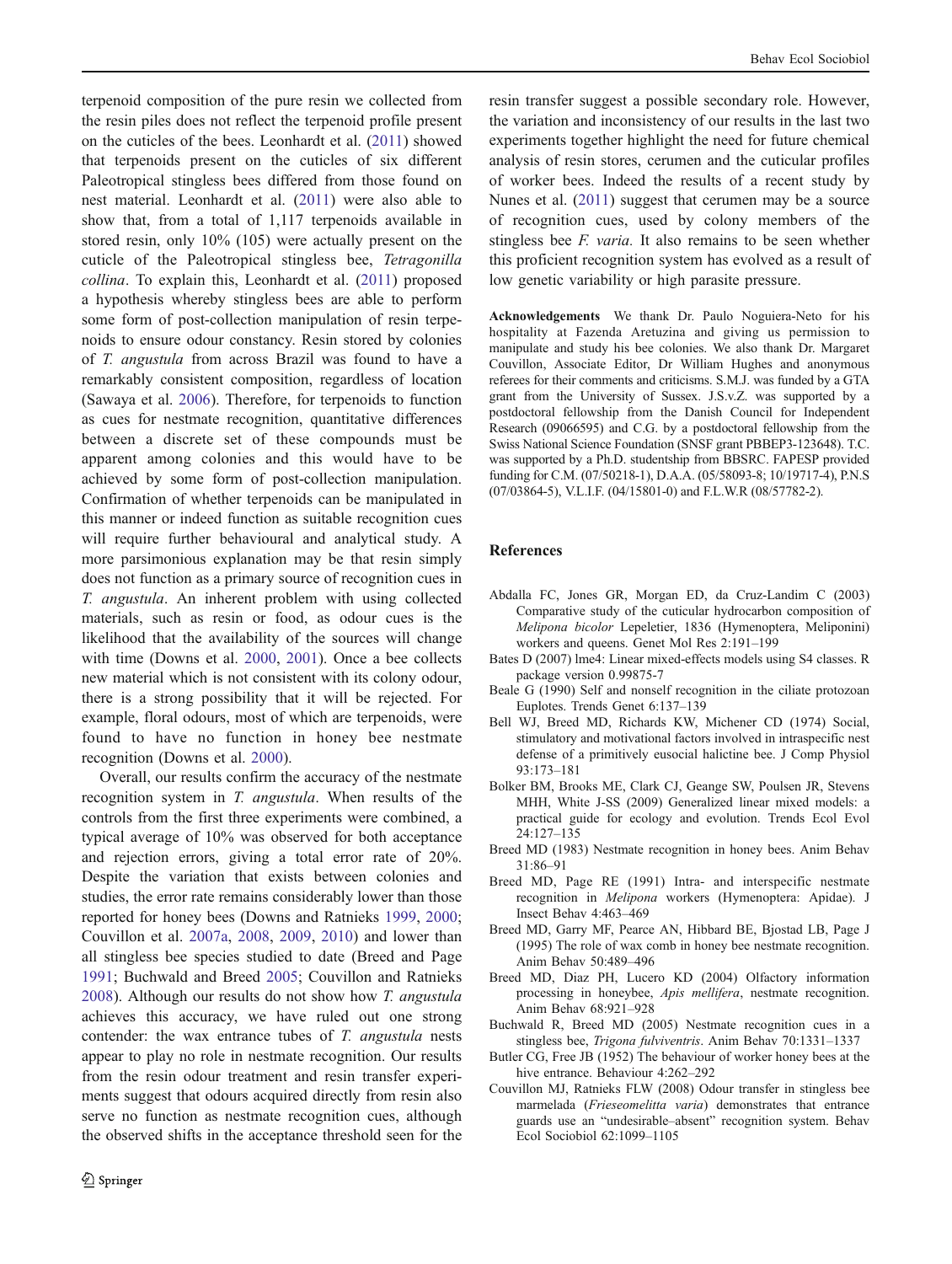- <span id="page-10-0"></span>Couvillon MJ, Caple JP, Endsor SL, Kärcher MH, Russell TF, Storey DE, Ratnieks FLW (2007a) Nest-mate recognition template of guard honeybees (Apis mellifera) is modified by wax comb transfer. Biol Lett 3:228–230
- Couvillon MJ, Wenseleers T, Imperatriz-Fonseca VL, Nogueira-Neto P, Ratnieks FLW (2007b) Comparative study in stingless bees (Meliponini) demonstrates that nest entrance size predicts traffic and defensivity. J Evol Biol 21:194–201
- Couvillon MJ, Robinson EJH, Atkinson B, Child L, Dent KR, Ratnieks FLW (2008) En garde: rapid shifts in honeybee, Apis mellifera, guarding behaviour are triggered by onslaught of conspecific intruders. Anim Behav 76:1653–1658
- Couvillon MJ, Roy GGF, Ratnieks FLW (2009) Recognition errors by honey bee (Apis mellifera) guards demonstrate overlapping cues in conspecific recognition. J Apicult Res 48:225–232
- Couvillon MJ, Barton SN, Cohen JA, Fabricius OK, Kärcher MH, Cooper LS, Silk MJ, Helanterä H, Ratnieks FLW (2010) Alarm pheromones do not mediate rapid shifts in honey bee guard acceptance threshold. J Chem Ecol 36:1306–1308
- d'Ettorre P, Heinze J (2005) Individual recognition in ant queens. Curr Biol 15:2170–2174
- d'Ettorre P, Wenseleers T, Dawson J, Hutchinson S, Boswell T, Ratnieks FLW (2006) Wax combs mediate nestmate recognition by guard honeybees. Anim Behav 71:773–779
- Downs SG, Ratnieks FLW (1999) Recognition of conspecifics by honeybee guards uses nonheritable cues acquired in the adult stage. Anim Behav 58:643–648
- Downs SG, Ratnieks FLW (2000) Adaptive shifts in honey bee (Apis mellifera L.) guarding behavior support predictions of the acceptance threshold model. Behav Ecol 11:326–333
- Downs SG, Ratnieks FLW, Jeffries SL, Rigby HE (2000) The role of floral oils in the nestmate recognition system of honey bees (Apis mellifera L.). Apidologie 31:357–365
- Downs SG, Ratnieks FLW, Badcock NS, Mynott A (2001) Honeybee guards do not use food-derived odours to recognize non-nest mates: a test of the odour convergence hypothesis. Behav Ecol 12:47–50
- Espelie KE, Wenzel JW, Chang G (1990) Surface lipids of social wasp Polistes melricus say and its nest and nest pedicel and their relation to nestmate recognition. J Chem Ecol 16: 2229–2241
- Gastauer M, Campos LAO, Wittmann D (2011) Handling sticky resin by stingless bees (Hymenoptera, Apidae). Rev Bras Entomol 55:234–240
- Glass NL, Kaneko I (2003) Fatal attraction: non-self recognition and heterokaryon incompatibility in filamentous fungi. Eukaryot Cell 2:1–8
- Grüter C, Kärcher MH, Ratnieks FLW (2011) The natural history of nest defence in a stingless bee, Tetragonisca angustula (Latreille) (Hymenoptera: Apidae), with two distinct types of entrance guards. Neotrop Entomol 40:55–61
- Guerrieri FJ, Nehring V, Jørgensen CG, Nielsen J, Galizia CG, d'Ettorre P (2009) Ants recognize foes and not friends. P R Soc B 276:2461–2468
- Janeway CA, Medzhitov R (2002) Innate immune recognition. Ann Rev Immunol 20:197–216
- Jungnickel H, da Costa AJS, Tentschert J, Patricio EFLRA, Imperatriz-Fonseca VL, Drijfhout F, Morgan ED (2004) Chemical basis for inter-colonial aggression in the stingless bee Scaptotrigona bipunctata (Hymenoptera: Apidae). J Insect Physiol 50:761–766
- Kärcher MH, Ratnieks FLW (2009) Standing and hovering guards of the stingless bee Tetragonisca angustula complement each other in entrance guarding and intruder recognition. J Apicult Res 48:209–214
- Kerr WE, Jungnickel H, Morgan ED (2004) Workers of the stingless bee *Melipona scutellaris* are more similar to males than to queens in their cuticular compounds. Apidologie 35:611–618
- Lacy RC, Sherman PW (1983) Kin recognition by phenotype matching. Am Nat 121:489–512
- Leonhardt SD, Blüthgen N, Schmitt T (2009) Smelling like resin: terpenoids account for species-specific cuticular profiles in Southeast-Asian stingless bees. Insectes Soc 56:157–170
- Leonhardt SD, Schmitt T, Blüthgen N (2011) Tree Resin Composition, Collection Behavior and Selective Filters Shape Chemical Profiles of Tropical Bees (Apidae: Meliponini). PLoS ONE 6:e23445
- Leonhardt SD, Blüthgen N, Schmitt T (2011) Chemical profiles of body surfaces and nests from six Bornean stingless bee species. J Chem Ecol 37:98–104
- Martin SJ, Helanterä H, Drijfhout FP (2008) Colony-specific hydrocarbons identify nest mates in two species of Formica ant. J Chem Ecol 34:1072–1080
- Michener CD (1974) The social behaviour of the bees. Harvard University Press, Cambridge
- Nasrallah JB (2002) Recognition and rejection of self in plant reproduction. Science 296:305–308
- Nogueira-Neto P (1997) Vida e criação de abelhas indigenas sem ferrão. Editora Nogueirapis, São Paulo
- Nunes TM, Nascimento FS, Turatti IC, Lopes NP, Zucchi R (2008) Nestmate recognition in a stingless bee: does the similarity of chemical cues determine guard acceptance? Anim Behav 75:1165–1171
- Nunes TM, Mateus S, Turatti IC, Morgan ED, Zucchi R (2011) Nestmate recognition in the stingless bee Frieseomelitta varia (Hymenoptera, Apidae, Meliponini): sources of chemical signals. Anim Behav 81:463–467
- Ozaki M, Wada-Katsumata A, Fujikawa K, Iwasaki M, Yokohari F, Satoji Y, Nisimura T, Yamaoka R (2005) Ant nestmate and non-nestmate discrimination by a chemosensory sensillum. Science 309:311–314
- Ratnieks FLW (1991) Facultative sex allocation biasing by workers in social Hymenoptera. Evolution 45:281–292
- Ratnieks FLW, Kärcher MH, Firth V, Parks D, Richards A, Richards P, Helanterä H (2011) Acceptance by honey bee guards of non– nestmates is not increased by treatment with nestmate odours. Ethology 117:655–663
- R Development Core Team (2009) R: A language and environment for statistical computing. R Foundation for Statistical Computing, Vienna, Austria
- Reeve HK (1989) The evolution of conspecific acceptance thresholds. Am Nat 133:407–435
- Roubik DW (2006) Stingless bee nesting biology. Apidologie 37: 124–143
- Sawaya ACHF, Cunha IBS, Marcucci MC, Rodrigues RFD, Eberlin MN (2006) Brazilian propolis of Tetragonisca angustula and Apis mellifera. Apidologie 37:398–407
- Sherman PW, Reeve HK, Pfennig DW (1997) Recognition systems: behavioural ecology: an evolutionary approach, 4th edn. Wiley-Blackwell, Cambridge, pp 69–96
- Tibbetts EA (2002) Visual signals of individual identity in the wasp Polistes fuscatus. P Roy Soc Lond B Bio 269:1423–1428
- van Veen JW, Sommeijer MJ (2000) Observations on gynes and drones around nuptial flights in the stingless bees Tetragonisca angustula and Melipona beecheii (Hymenoptera, Apidae, Meliponinae). Apidologie 31:47–54
- van Zweden JS, d'Ettorre P (2010) Nestmate recognition in social insects and the role of hydrocarbons: insect hydrocarbons. Cambridge University Press, Cambridge, pp 222–243
- van Zweden JS, Grüter C, Jones SM, Ratnieks FLW (2011) Hovering guards of the stingless bee Tetragonisca angustula increase colony defensive perimeter as shown by intra- and inter-specific comparisons. Behav Ecol Sociobiol 65:1277–1282
- Vander Meer RK, Saliwanchik D, Lavine B (1989) Temporal changes in colony cuticular hydrocarbon patterns of Solenopsis invicta implications for nestmate recognition. J Chem Ecol 15:2115–2125